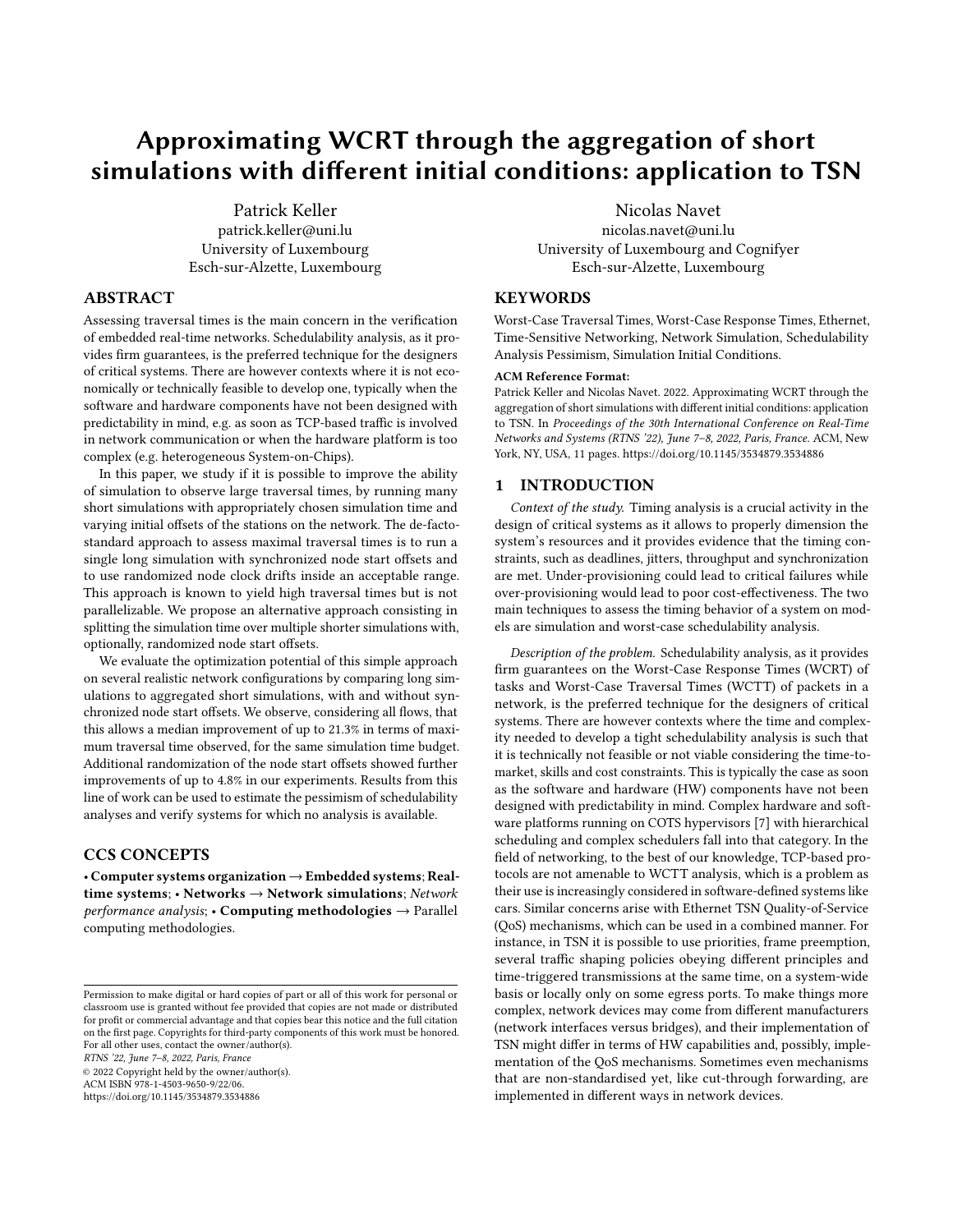Objective of the study. In this work, we investigate how to set simulation parameters, so as to increase the likelihood to observe scenarios leading to large response times without exploiting any expert knowledge about the use case at hand. The approach taken is to aggregate simulation results over many short simulations rather than running a single long one. We assess two important parameters, namely the node start offsets and simulation time, and how they affect the observable traversal times. This paper aims to lay the basis for improved simulation-based approaches tailored to approaching the worst-case trajectories of the system. Concretely, we investigate empirically if the aggregation of short network simulations with well-chosen initial conditions is an effective approach that yields potential for more efficient worst-case verification. In addition, the aggregation of short simulations constitutes a simple approach to parallelizing network simulation, and thus to speed-up the verification time by a factor equal to the number of processors available.

These objectives can be formulated as the following research questions:

- RQ1. Does simple aggregation of shorter simulations with synchronized node start offsets yield optimization potential in terms of observing large frame latencies?
- RQ2. Does randomization of node start offsets in aggregated short simulations enable optimizations beyond the synchronized case?
- RQ3. Is the short simulation duration an important factor in the efficiency of the aggregation approach?

Limitations of existing solutions. The verification of real-time systems is generally performed via two different methods - simulation and formal verification with schedulability analysis. Both these methods have advantages and disadvantages. A schedulability analysis can be difficult and time-consuming to develop, and may not even be available for some systems. In addition, analysis is prone to pessimism (see [\[3\]](#page-9-1) for an evaluation in the case of AFDX), which possibly leads to overdimensioning of hardware resources. Occasionally, analyses may be flawed [\[8\]](#page-9-2). A bigger risk in our view is that the analysis is applied without the system meeting all underlying assumptions (e.g., traffic model, hardware and software behavior more complex than accounted for). Simulation on the other hand does not guarantee that the worst-case scenarios have been observed, which is a severe drawback in the design of critical systems. Another drawback of simulation is that it tends to be more time-consuming than schedulability analysis, especially when the quantities of interest are high quantiles or maximum values, which is typically what is of interest for response times and memory usage.

Contributions. Our experiments give empirical evidence that aggregating multiple short simulations outperforms a single long simulation in most cases in terms of observing large response times. We also show on different realistic test-cases that appropriately selecting the simulation hyperparameters allows, in certain conditions, to significantly increase the efficiency of simulation. Our empirical findings open new paths to further exploit the potential of short simulations with optimized hyperparameters. Finally, our

approach allows for significant speedup of usually long-running simulations through simple and scalable parallelization.

Organisation of the paper. The remainder of this paper is organized as follows. In Section [2,](#page-1-0) we introduce core concepts that are relevant for the positioning and understanding of this work. In Section [3](#page-2-0) we define the system model, formalize the problem and describe the best known solution. Section [4](#page-2-1) explains the experiment design and evaluation approach, followed by a description of the experimental setup and a presentation of the experiments' results. Section [5](#page-7-0) summarizes the related work. Finally, Section [6](#page-8-0) concludes with a summary and Section [7](#page-8-1) discusses the limitations of this work and the future research directions.

## <span id="page-1-0"></span>2 BACKGROUND

Network simulation. Discrete Event Simulation is widely used for networking simulation. Conceptually, at each step  $n$  of the simulation, the system is fully characterized by a state  $Sn$  and the set of rules to change from state *n* to  $n + 1$ :  $S_{n+1} = F(S_n)$  is defined by the simulation model. The evolution of the system depends on this set of rules and the sequence of values provided by the random generator. During the simulation, various statistics on the underlying system can be collected, such as packet traversal times, memory usage and link loads. Discrete event simulation by its nature is not parallelizable as each state depends on the previous iteration. To obtain representative and statistically significant results, it is necessary to run very long simulations if higher quantiles should be estimated. For instance, evaluating the  $(1 - 10^{-5})$  quantile if the frame latencies with 10 observations, which will be too little for satisfactory confidence intervals in most cases, requires 10<sup>6</sup> observations, the equivalent to 277 hours of functioning time for a 100ms frame. This might require days of computation for complex communication architectures made up of several networks transmitting hundreds of streams like in cars or airplanes.

Since real communication systems are subject to non-deterministic phenomena, such as jitters, clock drifts and variable switching delays, network simulation includes randomness to account for them. The simulation results by consequence are of stochastic nature. As a result, running the same simulation model with different random seeds can yield significantly different observed maximum traversal times. Section [4](#page-2-1) outlines how experiments were conducted and evaluated to consider this factor.

The modeling of the networks and the simulations are conducted using the network performance evaluation software RTaW-Pegase [\[1,](#page-9-3) [4\]](#page-9-4), developed by RealTime-at-Work, which has been used by OEMs and tier1s in the automotive and aerospace domains for more than 10 years. The tool is representative of the state-of-theart in the industry in terms of timing-accurate simulation, offering control over the simulation parameters and a high-performance simulation engine that runs in constant memory and can execute batches of simulations in parallel. To perform the simulation, the tool generates packet flows that are propagated through the network according to the routing, the selected protocols and their parameters. Over the chosen simulation time, samples comprising the observed communication latencies (along with other statistics such as memory usage, link load, etc.) are collected. The traversal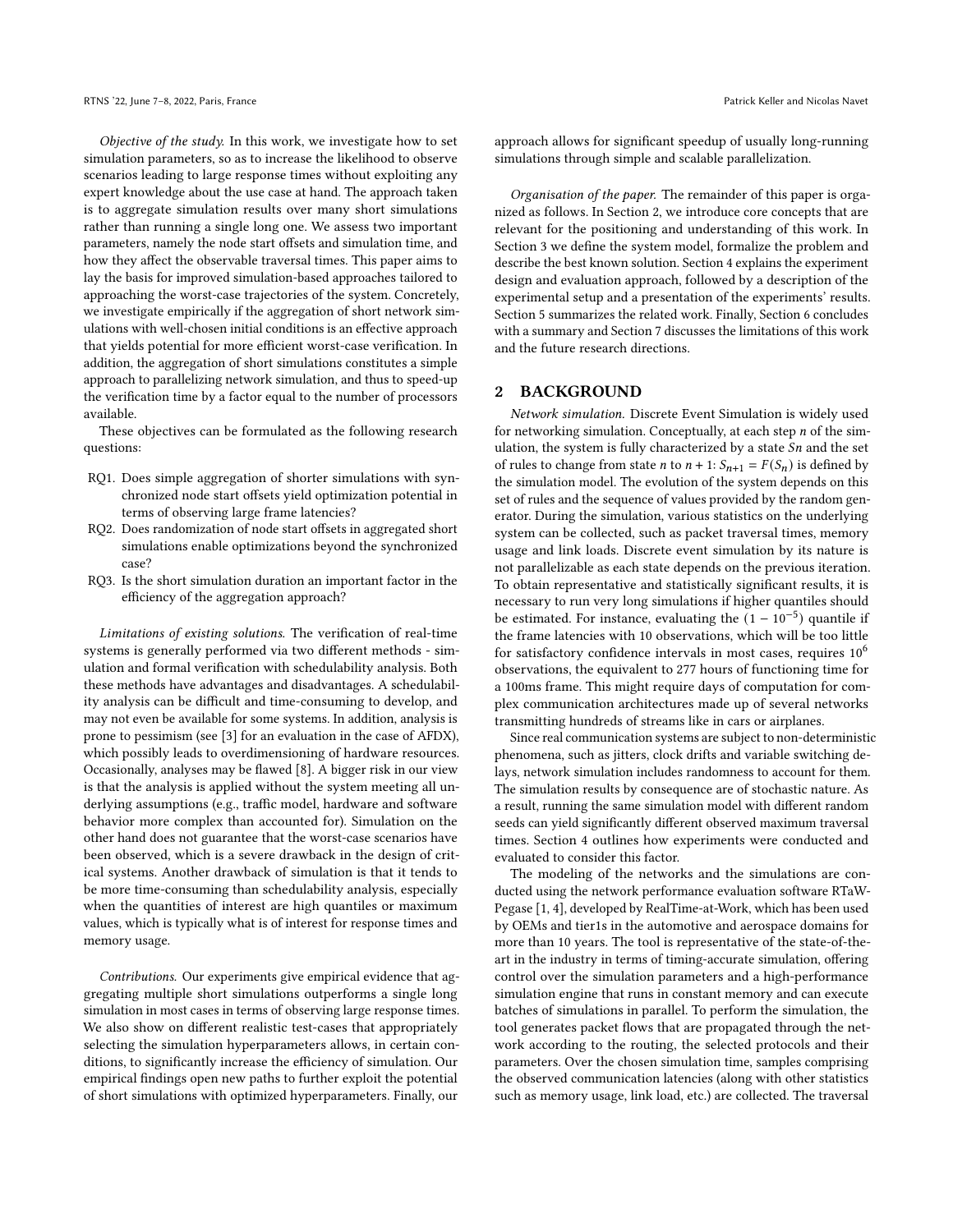times depend on many factors such as switching and transmission delays, waiting times at egress ports due to interfering traffic, ....

Targeted Applications. With increasingly complex systems and shorter development cycles in industrial applications, it is important to optimize the resources spent on simulation for faster and more agile validation of the design choices. In that context, in this work, we focus on optimizing the approximation of maximum communication latencies. The results of this research can serve two important use-cases in the field of critical systems:

- Approximation of worst-case timing behavior when formal analysis is not available or excessively pessimistic.
- Empirical determination of upper bounds on the pessimism of existing schedulability analyses.

Competitive nature of network traffic. In TSN networks, flows have to compete for resources with other flows. The competition defines how large traversal times will be, and it is influenced by many parameters. Particularly, it can be observed that when two flows at the same priority level share parts of their path, they cannot experience their respective worst-case traversal times at the same time. This can be illustrated as follows: when reordering these two flows in the queue without changing other factors, the delay of the first packet in the queue would increase while the second packet's delay would decrease. As a consequence, we can derive that it is not possible to find a single simulation trajectory that maximizes traversal times for all flows simultaneously. So the worstcase scenario across all flows usually consists of a set of multiple simulation trajectories.

## <span id="page-2-0"></span>3 NETWORK MODEL AND PROBLEM DESCRIPTION

This work considers switched Ethernet networks with timing QoS extensions defined in the IEEE Time-Sensitive Networking (TSN) standards (see [\[16\]](#page-10-1) for a survey and [\[13\]](#page-10-2) for an example application in helicopters). The topologies of such networks consist of a set of communication switches (or "bridges"), full-duplex links and end-nodes (or "end-systems"), each with a network interface. The network supports unicast and multicast communications between a set of software components distributed over a number of end-nodes. In the following, both "traffic flow" or "traffic stream" refer to a sequence of frames sent to one or several receivers (i.e. a multicast connection with  $n$  receivers generates  $n$  distinct traffic flows).

#### 3.1 Assumptions

In this study, a number of assumptions about the networks considered are made:

- The network topology and the routing of the traffic flows is static, as most often in time-critical systems.
- The traffic flows obey one of the following transmission patterns: periodic, periodic burst (i.e. packets making up a segmented message, like a camera frame, are queued at once), sporadic and TFTP [\[21\]](#page-10-3).
- The size of the packets is fixed or upper bounded.
- The QoS mechanism is either FIFO (a single priority level), static priorities (up to 8 priority levels in TSN) and priorities in combination with Credit Based Shaping (CBS) [\[11\]](#page-10-4). The

latter mechanism shapes the bursty flows by inserting pauses between successive packets, based on the current "credit" of the traffic class the flow belongs to.

• Node clock drifts [\[15\]](#page-10-5), that is the departure of the sending node clocks with respect to a perfect clock, remain fixed over time and are set to a realistic randomly generated value that is unique per node (see Section [4.2\)](#page-4-0).

#### 3.2 Problem description

The essential problem we want to tackle in this paper is to find the simulation states leading to the maximal traversal time that can possibly occur for each flow. As flows compete for resources along their path on the network, large traversal times will be observed at times when there is the most competition. Further, due to this competitive nature, there can not be a single simulation state where all flows experience their worst-case traversal time simultaneously. A solution to the problem will thus consist of a set of simulation states as follows:

$$
S_{wctt} = \{ \forall f \in \mathcal{F}, t_s, t_x \in \mathcal{T} : t_s | TT(t_s, f) \geq TT(t_x, f) \}
$$

where:

- $\bullet$   $\cal{T}$  is the set of all possible simulation states
- $\mathcal F$  is the set of all packet flows in our network
- $TT(t, f)$  is the Traversal Time for flow f for state t

We will explore in this paper a technique, concretely the aggregation of short simulations with randomized node start offsets, to approximate the solution. Our hypothesis is that this approach will allow to more efficiently approximate the worst-case in comparison to the baseline solution presented below.

#### 3.3 Baseline solution

To the best of knowledge, the most effective available approach to approximating worst-case traversal times via simulation is to run a single long simulation, starting from synchronized node start offsets while using randomized node clock drifts. This approach has shown to yield significantly higher traversal times in practical applications in comparison to long simulations with homogeneous clock drifts or non-synchronized node start offsets [\[17\]](#page-10-6).

The intuitive reasoning behind this approach is that synchronized node start offsets will result in more packets arriving in close succession at the switches, creating a "critical instant". This leads to more congested queues, increasing thus the end-to-end traversal times. Additionally, the randomized clock drifts are necessary to observe different packet orders in the queues in later simulation states, and thus explore more of the simulation state space, possibly yielding higher traversal times. If homogeneous clock drifts for all nodes were used, it would result in smaller hyper periods and thus significantly reduce the simulation state space that can be explored.

#### <span id="page-2-1"></span>4 EXPERIMENTS AND EVALUATION

The goal of our experiments is to investigate statistically how our approach performs in comparison to the baseline solution, namely single long simulations. The experiments are designed such that they yield a statistically robust evaluation of our collected simulation data, which is achieved by resampling our set of short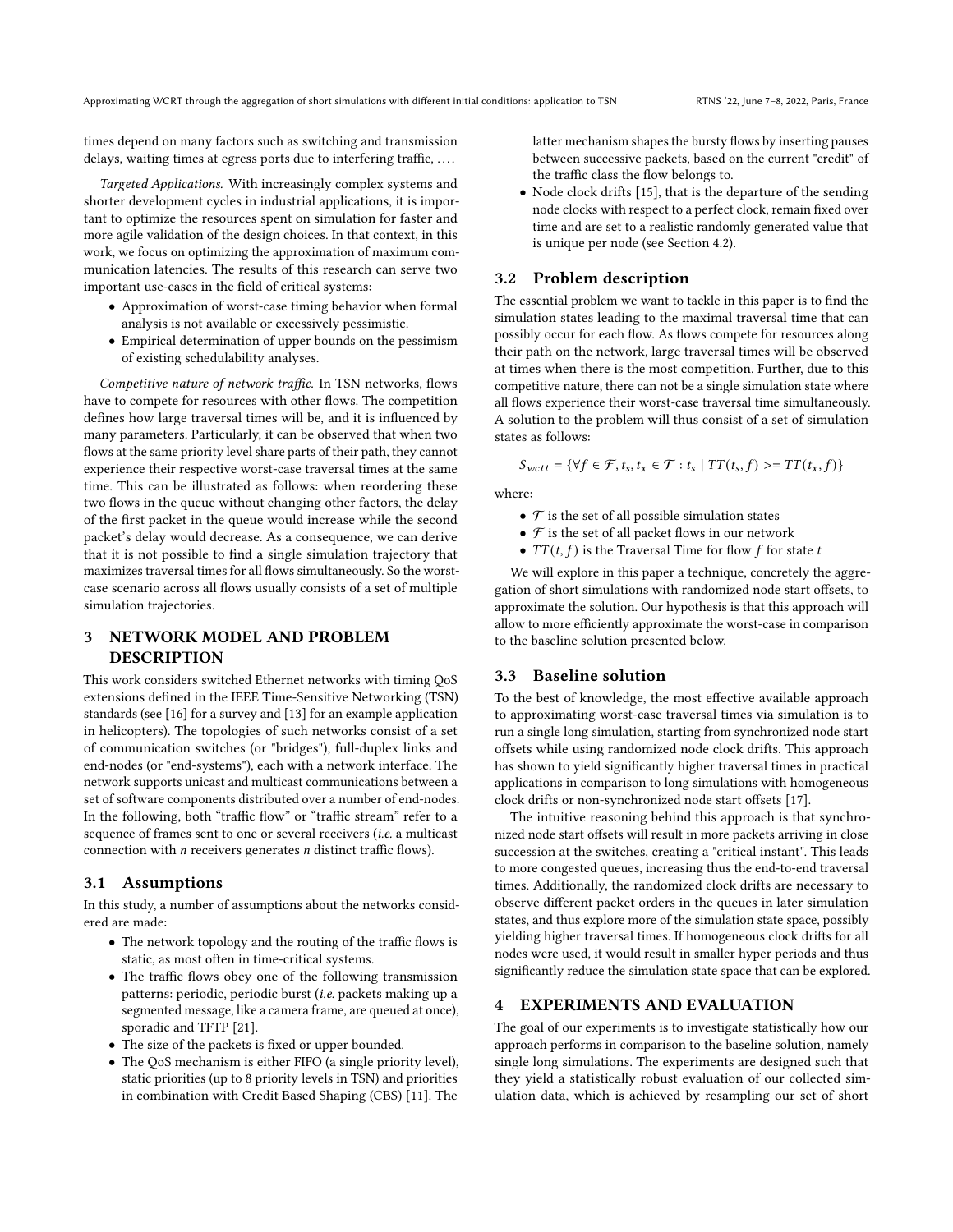simulations to reduce the influence of single outliers. The experimental design, which describes the general steps used to carry out a single experiment and evaluation of its results, is explained in the next subsection. Thereafter, we describe the experimental setup which presents the details about the network architectures and configurations used in the experiments, and explain the parameters we control therein.

<span id="page-3-0"></span>

Figure 1: Illustration of the multi-layer experimental design: execution of simulation, bootstrapping of short simulations, formation of experiment instances, application of metric in equation [1,](#page-4-1) averaging over all experiment instances on a per-flow basis and representation as boxplots.

## <span id="page-3-1"></span>4.1 Experiments design

Terminology: We call a full experiment an experiment that involves all steps based on a number of experiment instances as described below and depicted in Figure [1.](#page-3-0) Each full experiment consists of a large number of experiment instances that are evaluated according to that process. An experiment instance is a pair made up of a short simulation experiment component and a long simulation experiment component. A short simulation experiment component consists of a set of short simulations. A long simulation experiment component consists of a single long simulation. Importantly, for the sake of comparability, each experiment component of an experiment instance, be it short or long, amounts to the same total simulation length  $d_t$ . In this paper  $d_t = 100h$  of functioning time for all experiment instances. The number of short simulations to perform, denoted by  $n<sub>s</sub>$ , is dependent on the short simulation duration  $d_s$  chosen per experiment instance. We have  $n_s = d_t/d_s$ where  $d_t$  is, by design, always an integer multiple of  $d_s$ .

Experiment flow: We conduct two (or more) experiments per network configuration to answer RQ1 and RQ2, respectively with synchronized and randomized node start offsets. In one of the experiments, we additionally investigate the influence of the simulation duration on the performance. Each experiment is performed by carrying out the following steps:

- (1) Dataset collection by running short and long simulations.
- (2) Application of bootstrapping (resampling) to generate a number of short simulation experiment components.
- (3) Construction of experiment instances by the pairwise combination of long and short simulation experiment components.
- (4) Evaluation of the individual experiment instances by applying the metric defined in equation [1.](#page-4-1)
- (5) Per-flow averaging over all evaluated experiment instances.
- (6) Representation of flow statistics using box plots.

The first step is data collection, where we register the maximal observed traversal times for each flow per simulation.

After data collection, a bootstrapping [\[9\]](#page-10-7) approach is used to resample the dataset of short simulations in order to create valid short simulation experiment components of functioning time  $d_t$ . As each short simulation is independent of the others and each resampling is thus valid. The resampling is performed by randomly selecting short simulations following a uniform distribution. This technique allows us to greatly increase the number of short simulation experiment components, by re-using short simulations several times, and reduce the overall influence of single over- or under-performing short simulations on the final results.

Construction of pairwise combinations between all short and long simulation components is applied for the same purpose of reducing the influence of single outlier experiment instances on the overall result.

A per-instance evaluation, using the metric defined in equation [1,](#page-4-1) is done in order to get a relative measure of the per-flow differences between short and long simulation components as discussed earlier. Averaging over these metric values is then performed over all experiment instances as to receive a statistically robust relative per-flow performance value, that is not overly skewed by single outliers.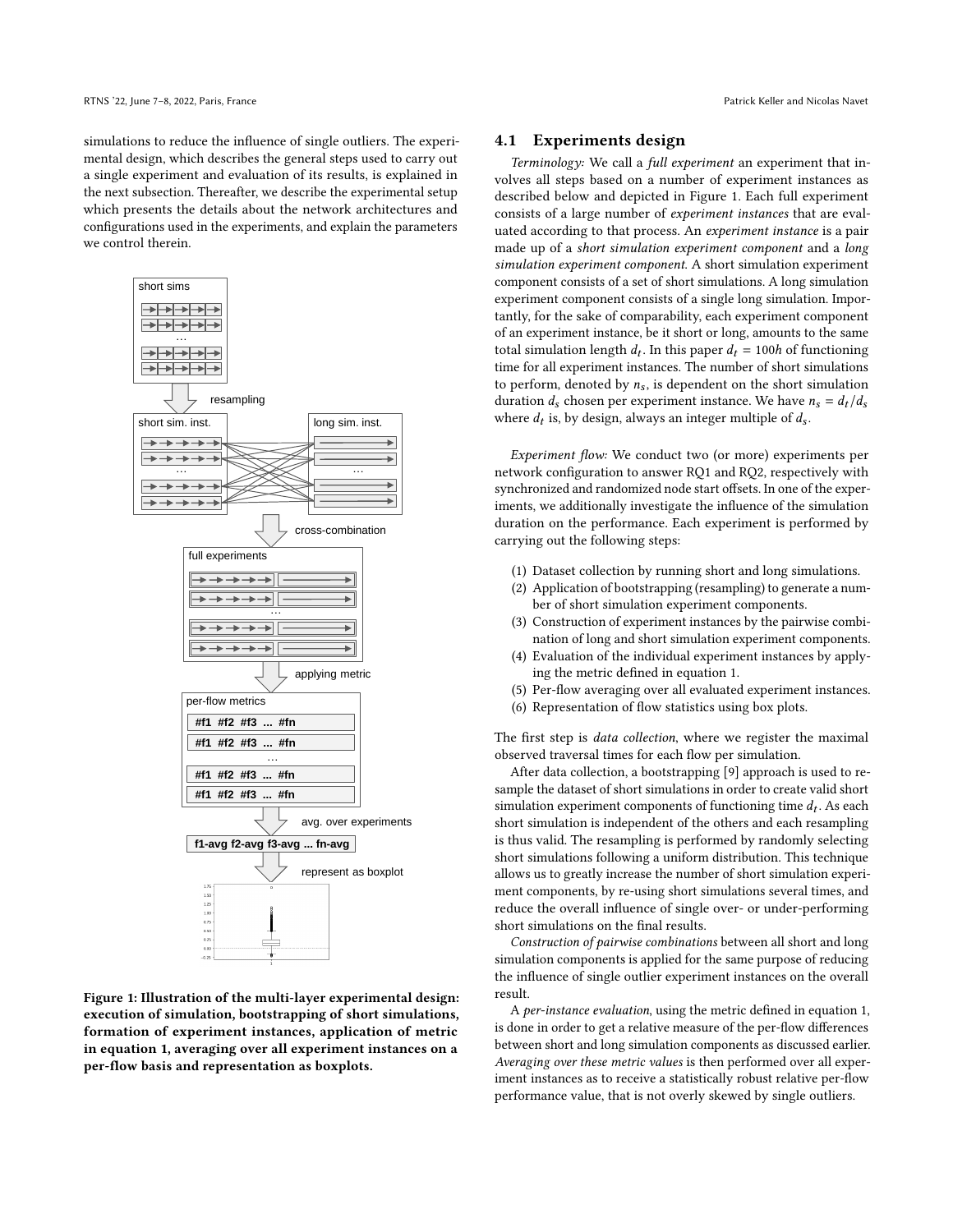The final step of plotting the per-flow averages as a box plot serves the purpose of enabling human understanding of the general performance of both approaches and allows for easier comparison between experiments on the same network configuration. This would not be possible by considering hundreds or thousands of individual flow values simultaneously.

Evaluation problem properties: Due to the stochastic nature of network simulation, each simulation run will yield varying traversal time amplitudes for a certain flow. In combination with the high number of flows, it is thus not useful to investigate each flow individually. Further, amplitudes of traversal time can vary significantly across different flows, which is a direct consequence of the scheduling mechanisms used to meet the timing constraints. As an example, the absolute observed differences in traversal time of a flow with a 5ms deadline is likely to be insignificant in comparison to the variance of observed traversal times of a flow with a 200ms deadline.

Even though our aim is to maximize the traversal times, comparing long and short simulation experiment components directly on a one-to-one basis is not a statistically robust approach as values observed per flow can vary significantly across simulations, particularly on shorter ones. Hence, we must evaluate the relative performance across a large number of experiment instances based on the distribution of their relative per-flow differences.

Evaluation approach: To address these factors, we adopt the metric defined by equation [1,](#page-4-1) which allows to compare the results on a statistical and relative basis. To compare the results of a long and a short simulation experiment component pair, we can compute the relative difference between the traversal times of the same flow for each component, while using the long simulation component as reference value, as follows:

<span id="page-4-1"></span>
$$
\forall f \in \mathcal{F} : \delta_{TT}(f) = (R_s(f) - R_l(f))/R_l(f) \tag{1}
$$

Where  $R_s(f)$  and  $R_l(f)$  represent the maximal observed traversal time for flow  $f$  during the short respectively long simulation experiment component. This metric can be interpreted as follows: e.g. a value of 0.1 means the aggregated short simulations yielded a 10% larger maximum traversal time for that flow than the long simulation, and vice-versa for a value of −0.1.

As for the presentation of the evaluation results, each boxplot represents a single experiment. We choose to plot experiments based on the same network configuration on the same graph to allow an easier comparison of the different experiment variants (i.e., synchronized/randomized node start offsets and different short simulation durations) to each other. Furthermore, experiments on a specific network configuration - and thus the box plots of the same graph - are based on the exact same data for the long simulation to allow a more direct comparison across experiments. To give an example, the long simulation data is reused for experiments EX1 (synchronous node start offsets) and EX2 (randomized node start offsets), as the long simulation component node start offsets are always synchronized. This choice was taken as our baseline solution is known to perform best with synchronized node start offsets as explained in Section [3.](#page-2-0)

#### <span id="page-4-0"></span>4.2 Experimental setup

The previous section explained how a single full experiment is performed. In this section, the set of concrete experiments conducted is presented. Three different network architectures are used in combination with different traffic configurations. The topologies used, include a redundant topology representative of a space launcher [\[19\]](#page-10-8) (see Figure [2\)](#page-5-0), the topology of an automotive network used in [\[14\]](#page-10-9) (see Figure [4\)](#page-6-0) and a topology inspired from medium-size AFDX avionics networks [\[3\]](#page-9-1) (see Figure [3\)](#page-6-1)). These three architectures have vastly different properties and are representative of the mission-critical systems targeted in this paper. A more detailed overview on the topology properties is provided in Table [1.](#page-5-1)

A total of 12 full experiments are conducted on the networks introduced above. Table [2](#page-5-2) gives an overview on the experiments and their specific parameter settings. For each full experiment an identifier in the format  $EXk$  is assigned for easy reference.

In all of the experiments the total simulation time for each experiment instance amounts to 100 hours. Each full experiment is made up of 16 long simulation experiment components cross-combined with 100 short simulation experiment components after bootstrapping, amounting to a total of 1600 experiment instances per full experiment. The resampling is performed in order to increase the short simulation experiment component dataset and more accurately approximate the traversal time distribution produced by our short simulations.

Across full experiments, synchronized and randomized node start offset variants of the same network configuration have been evaluated using the same long simulation data. This allows for a more direct comparison in the context of RQ2, namely evaluating the improvements with randomized node start offsets. We use the metric defined in equation [1](#page-4-1) to convert our absolute traversal times into relative values, using the long simulations as a reference point. Finally, we average these values per flow and construct the boxplots that allow to argue about the general statistical performance of the approach.

While the general system parameters remain constant over a full experiment, there are three variables that are adjusted and their effects evaluated: simulation time, node start offsets and simulation random seeds. The anticipated effects of these parameters are as follows:

- Simulation time: As the experiments show, simulation time plays a crucial role in the performance of aggregated short simulations. Importantly, the short simulation time also defines the limit to the parallelism that can be achieved compared to a long simulation.
- Node start offsets: They are a natural variable to explore as they play a key role in the baseline solution. In the following, their values are randomized to explore their optimization potential.
- Simulation random seeds: Changing random seeds allows covering more of the simulation result space, as running the simulation repeatedly with equal random seeds would yield the exact same results.

It should be mentioned that these three parameters do not alter the properties of the network configurations in any way. This is not the case for the node clock drifts, an important parameter, that changes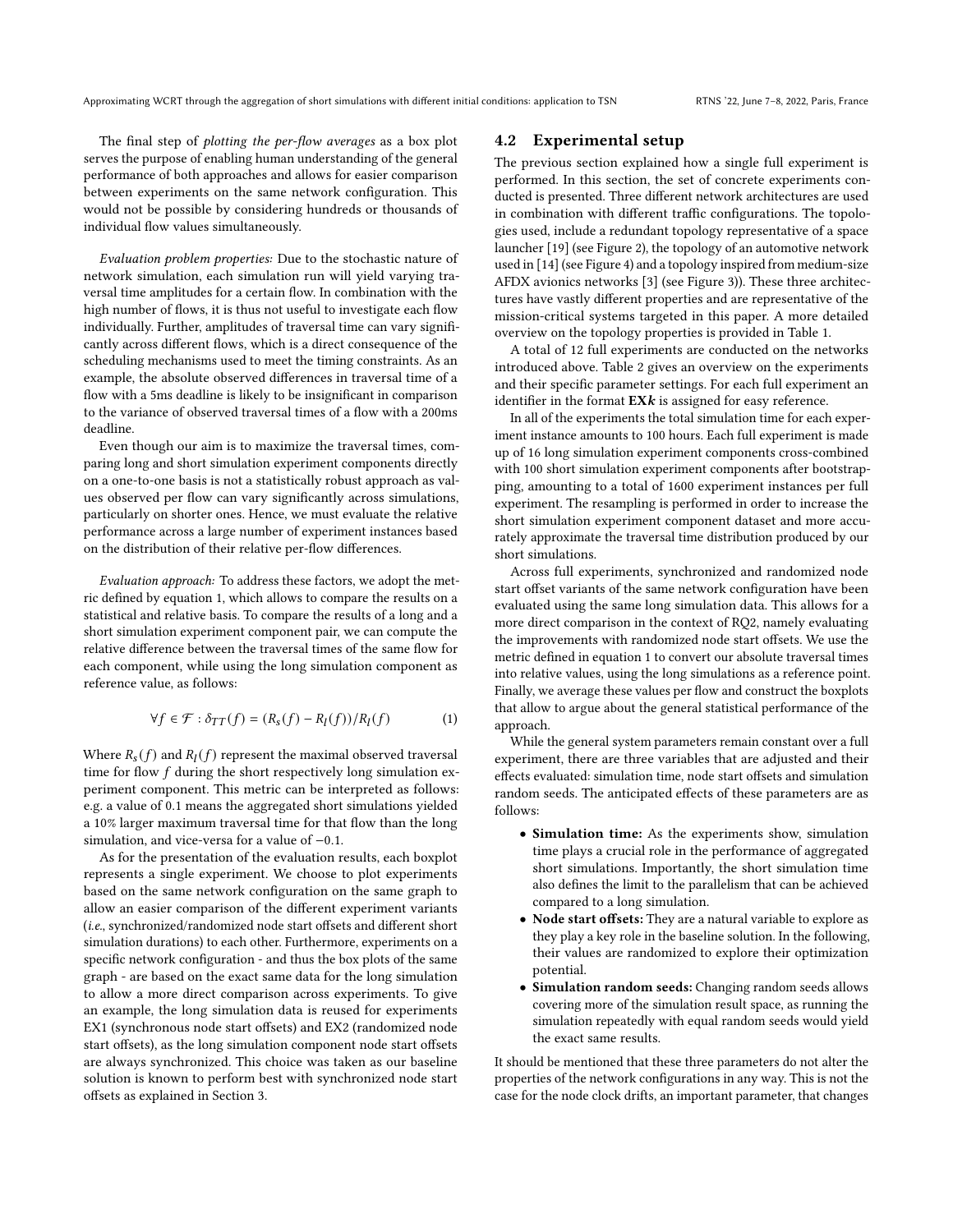<span id="page-5-1"></span>

| Topology    | # nodes | # switches | # links | # flows | # flow receivers | OoS mecha.                            | Flow types                                                                                                                                                                                                                                            |
|-------------|---------|------------|---------|---------|------------------|---------------------------------------|-------------------------------------------------------------------------------------------------------------------------------------------------------------------------------------------------------------------------------------------------------|
| Space       | 18      | 18         | 24      | 100     | 985              | 4 Priorities                          | 21 Command and Control (periodic)<br>78 Telemetry (periodic)<br>1 Video (periodic burst)                                                                                                                                                              |
| <b>AFDX</b> | 52      | 4          | 57      | 453     | 3214             | 5 Priorities<br><b>FIFO</b>           | 453 Uncategorized (sporadic)                                                                                                                                                                                                                          |
| Automotive  | -14     | 5          | 18      | 58      | 70               | 4 Priorities<br>+ CBS<br>4 Priorities | 19 Command and Control (periodic)<br>10 Audio (periodic)<br>11 Video (periodic burst)<br>6 Best Effort (periodic)<br>$\Lambda$ TETD $(a, b, \Lambda)$ $\Lambda$ $\Gamma$ , $\Gamma$ $\Lambda$ $\Gamma$ , $\Gamma$ $\Gamma$ $\Gamma$ $\Gamma$ $\Gamma$ |

4 TFTP (each ACK+DAT+RRQ) Table 1: Characteristics of the network configurations.

<span id="page-5-2"></span>

| ID              | Topology    | OoS mecha.     | Sim duration | NSO range         |
|-----------------|-------------|----------------|--------------|-------------------|
| EX1             |             | Priorities     | 30s          | 0.0 <sub>ms</sub> |
| EX <sub>2</sub> | Space       |                | 30s          | $[0.0, 0.1]$ ms   |
| EX3             |             | <b>FIFO</b>    | 30s          | 0.0 <sub>ms</sub> |
| EX4             | <b>AFDX</b> |                | 30s          | $[0.0, 0.1]$ ms   |
| EX <sub>5</sub> |             | Priorities     | 30s          | 0.0 <sub>ms</sub> |
| EX6             |             |                | 30s          | $[0.0, 0.1]$ ms   |
| EX7             |             | $Prior. + CBS$ | 30s          | 0.0 <sub>ms</sub> |
| EX8             |             |                | 30s          | $[0.0, 0.1]$ ms   |
| EX9             | Automotive  |                | 30s          | 0.0 <sub>ms</sub> |
| <b>EX10</b>     |             | Priorities     | 30s          | $[0.0, 0.1]$ ms   |
| <b>EX11</b>     |             |                | 120s         | 0.0 <sub>ms</sub> |
| EX12            |             |                | 120s         | $[0.0, 0.1]$ ms   |

Table 2: Full experiment parameter settings. QoS stands for Quality of Service. FIFO means all frames are scheduled at the same priority level, while priorities means that several priority levels are used (see Table [1\)](#page-5-1). CBS stands for the Credit Based Shaping. NSO stands for Node Start Offsets.

the traffic characteristics by speeding up or slowing down the clock that drives frame transmissions. While in the real world we cannot generally control the node clock drifts, we select randomized but constant clock drifts for each node across all simulations, as dictated by the baseline solution. We select the randomization interval as [0.0, 0.02]%, i.e., less than 200PPM, which is sometimes used as an accepted limit in the automotive industry [\[15\]](#page-10-5) and is small enough to not drastically change the traffic characteristics. The simulation random seeds were randomized in no specific way as the effects of a seed are not predictable. The applied randomization interval for the node start offsets for the randomized full experiments is [0.0, 0.1]ms, using a uniform distribution. This start offset interval was chosen to explore the close proximity of the synchronous case. The exact effects of the node start offset range are not explored in this work and may yield potential for further optimizations beyond this range. We leave the exploration of this parameter as a future work.

## 4.3 Results

Applying the methodology introduced in Section [4.1,](#page-3-1) a total of 5 boxplot charts, one per QoS mechanism per architecture, are produced to summarize the experiments' results.

<span id="page-5-0"></span>

Figure 2: Space launcher topology.

Results - Space launcher with priorities. Results of experiments EX1 and EX2 are shown in Figure [5.](#page-6-2) The two boxplots respectively compare the performance of short simulations with long simulations in the synchronized case (i.e., all node start offsets set to 0) and in the non-synchronized case (i.e., node start offsets randomly assigned in  $[0.0, 0.1]$  ms). Indeed, the bulk of the two boxes is located in the positive range. More precisely, over the average of all experiment instances, short simulations outperform long simulations: e.g. the median value of the observed WCTTs is 21.3% larger with short simulations than with long simulations in the synchronized case and 25.8% in the non-synchronized case. In rare instances (see the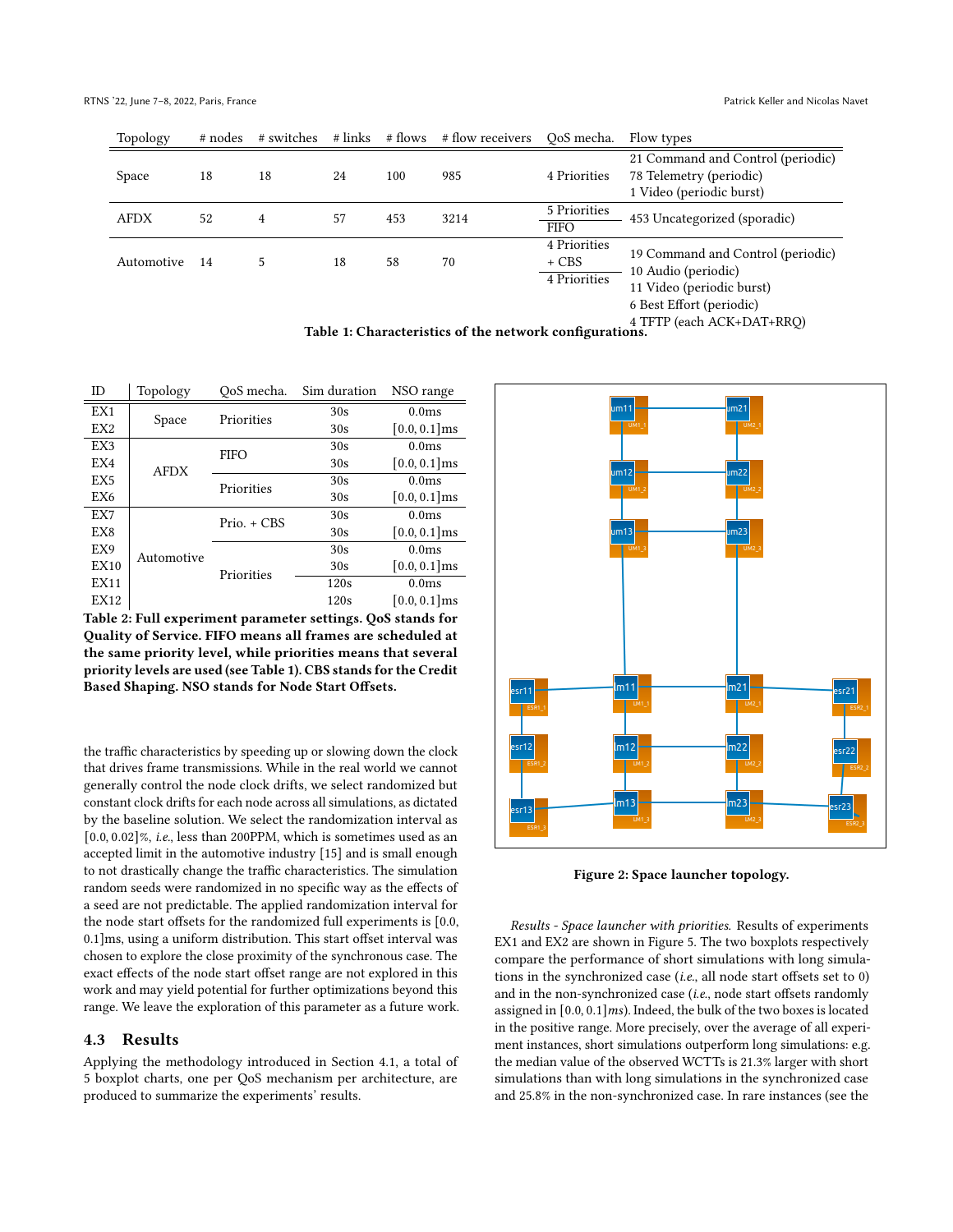<span id="page-6-1"></span>

Figure 3: Avionics system topology.

<span id="page-6-0"></span>

Figure 4: Automotive system topology.

outliers at the bottom), it happens however that long simulations perform better, which is expressed as the negative portion on the graphs. This is the case for 3.0% of the flows in the synchronized case and 1.2% of the flows in the non-synchronized case.

Results - Avionics network with FIFO. The results of experiments EX3 and EX4, visualized in Figure [6,](#page-6-3) show similar behavior as for the space topology. Here the median improvement for the synchronous case is 15.2%, and the additional median improvement with nonsynchronized node start offsets is about 2.2%. The general skew of the data in favor of the randomized case has again a similar amplitude of up to 5%. If, overall, short simulations are beneficial, for 6.3% of the flows long simulations performed better on average in the synchronous case and 2.1% in the non-synchronous case.

Results - Avionics network with priorities. The results of experiments EX5 and EX6 in Figure [7](#page-7-1) show again a general similar behavior although the gain is reduced here. Indeed, the median value

<span id="page-6-2"></span>

Figure 5: Space launcher topology results with priorities (EX1 and EX2). The y-axis shows the relative difference (as decimal fraction) between the max. WCTT observed with short and long simulations over all flows (averaged over all experiment instances). Short simulations here clearly outperform long simulation in both, synchronized (median 21.3%) and nonsynchronized (median 25.8%), cases.

<span id="page-6-3"></span>

Figure 6: Avionics topology results with FIFO (EX3 and EX4. As seen by the position of the boxes (i.e., interquartile range), short simulations perform better than long simulations.

of the observed WCTTs is 10.4% larger with short simulations than with long simulations in the synchronized case and 14.9% in the non-synchronized case. Also, for the synchronized case, 7.7% of the flows performed better with long simulations and 2.9% in the non-synchronized case.

Results - Automotive network with priorities and CBS. Figure [8](#page-7-2) shows the results of experiments EX7 and EX8. Here the median performance increases by 4.0% for the synchronous case and 8.8% for the non-synchronized case. It should be noted that, for that specific network configuration, about 42.9% of the flows performed better with long simulations in the synchronized case, against 27.1% in the non-synchronized case.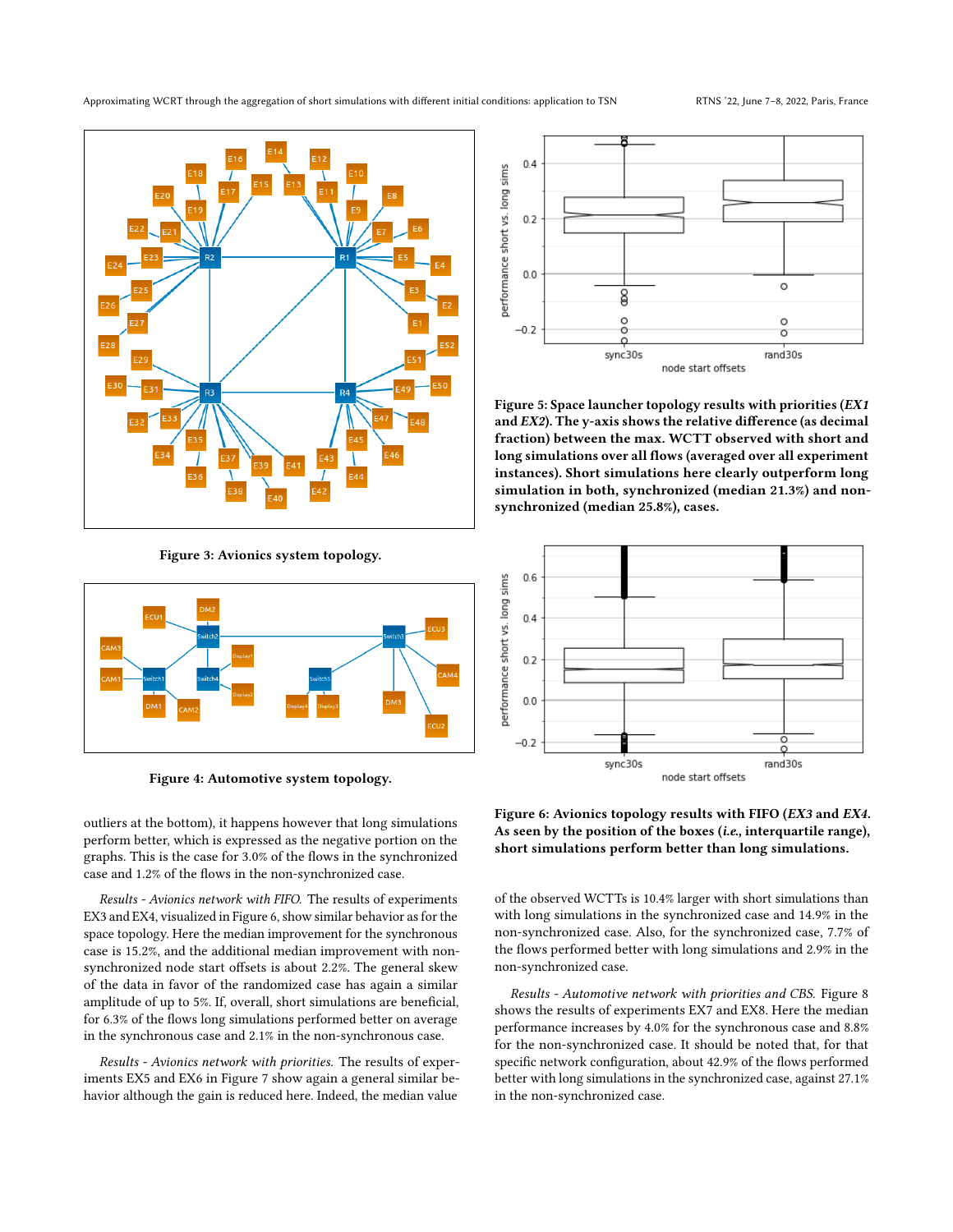<span id="page-7-1"></span>

Figure 7: Avionics topology results with priorities (EX5 and EX6). Short simulations here again outperform long simulations as the two medians are above a 10% gain.

<span id="page-7-2"></span>



Results - Automotive network with only priorities. Figure [9](#page-7-3) shows the results of experiments EX9, EX11, EX10 and EX12. EX9 is the first experiment to yield overall negative results with the median value with a loss of about -1.6% and a bulk of the distribution in the negative range. Increasing the simulation time (boxplots #2 and #4) and randomizing the node start offsets (boxplots #3 and #4) allows to change this trend into the positive direction. However, the gain remains modest whatever the experimental settings explored: e.g. a 0.4% improvement of the median with 120 seconds simulations in the non-synchronized case (boxplot #4). It should be noted that the number of flows that perform better with long simulation on average decreases from 58.6% to 45.7% for EX9 (synchronized, 30 seconds) and EX10 (non-synchronized, 30 seconds), respectively. For the 120 second variant of the experiment, these values decrease from 50.0% to 44.2% for EX11 (synchronized, 120s) and EX12 (nonsynchronized, 120s), respectively.

<span id="page-7-3"></span>

Figure 9: Automotive topology results with only priorities (EX9, EX11, EX10 and EX12). The difference between short and long simulations is small here, as all medians are around zero. A small increase in the relative performance of short simulations can be observed across the four experiments.

#### <span id="page-7-0"></span>5 RELATED WORK

In this section, we discuss previous works that belong to two main research areas related to the objectives of this paper. These areas are network simulation parallelization and assessment of the pessimism of WCRT analysis. To the best of knowledge, no existing work covers directly the optimization of simulation for WCRT approximation in TSN Ethernet networks.

Approximation of WCRT via simulation. A closely related work is [\[20\]](#page-10-10) by Samii et al.. The objectives of their work is to approximate the WCRT of tasks as efficiently as possible. They apply their proposals to applications distributed over CAN and FlexRay networks. To that end, they propose a method to reduce the search space combined with a genetic-algorithm-based exploration strategy. This approach is different from ours as it relies on extensive domain-specific knowledge, and the system model is different from the one in this paper. For instance, they do not account for clock drifts and they target different networking technologies.

Parallelization of network simulation. There are two main types of parallelization for networking simulation that are discussed in the literature: spatial and temporal parallelization. Also, hybrid approaches, that combine both approaches, exist.

Spatial parallelization aims at subdividing the network and running simulation of the sub-networks in parallel before aggregating the results. An early notable work in this area by Riley et al. [\[18\]](#page-10-11) proposes a generic framework for spatial parallelization, including its integration into the ns simulation software package [\[5\]](#page-9-5).

Temporal parallelization. The approach proposed in our paper belongs to this latter category. In temporal parallelization, the aim is to subdivide the simulation in the time domain, running the simulation splits from certain temporally-spaced simulation states. A precise temporal parallelization is hard to achieve because, in discrete event simulation, each simulation step depends on the previous. Thus, as Wang et al. [\[23\]](#page-10-12) describe, the starting conditions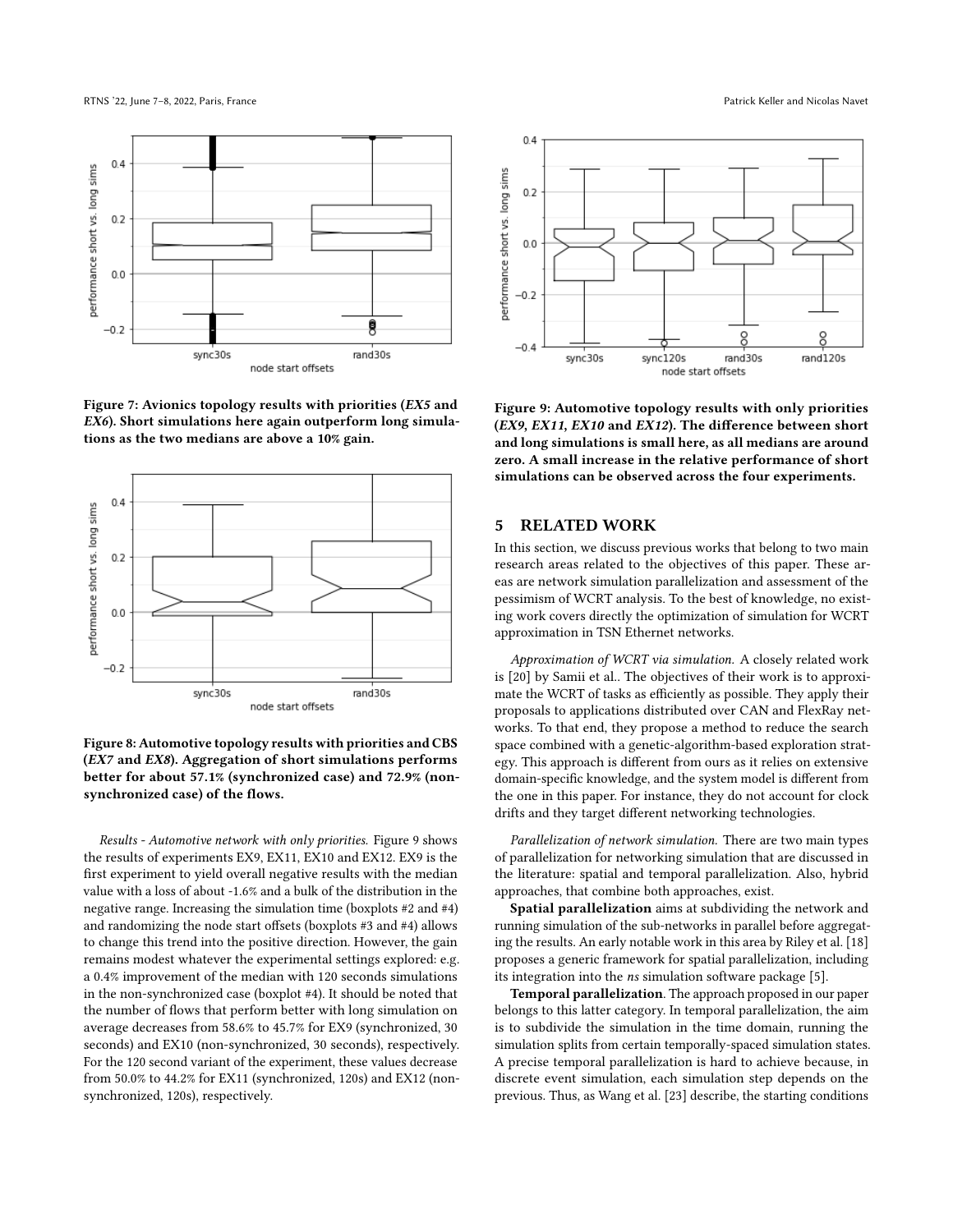for the later simulation states have to be predicted or approximated, which may produce results that are different from those obtained with a single long simulation.

Hybrid parallelization. One of the more closely related works belongs into the hybrid, or temporal-spatial, category. In their work, Gupta et al. [\[10\]](#page-10-13) propose a hybrid approach based on the combination of spatial and temporal parallelization. The objective of their work is to maximize the parallelism, with the objective of processing very large networks on heavily parallel infrastructures. A main difference with our work is that our focus is on optimizing the observed WCTT using constant computational resources, not on maximizing parallelism.

Pessimism of schedulability analysis. While by construction a WCRT analysis is generally pessimistic, the extent of the pessimism is unknown in most cases. Additionally, the pessimism may differ significantly depending on the input data and the analysis, as some have been more optimized in terms of accuracy than others.

Important and useful results on that topic were proposed in [\[2\]](#page-9-6) where the authors develop an analysis to determine a lower bound on the WCTT. This analysis was then used in [\[3\]](#page-9-1) to estimate the accuracy of the network-calculus-based analysis for AFDX networks that is implemented in RTaW-Pegase. Unfortunately, deriving lowerbound on the WCTT requires extensive domain expertise, and, to the best of our knowledge, similar results do not exist for TSN QoS mechanisms and for traffic models beyond the sporadic streams used in AFDX.

Navet et al. [\[17\]](#page-10-6) explain the limitations of WCRT analysis in the context of complex industrial networking architectures, including pessimism. They also present simulation experiments that suggest the efficiency of clock drifts and node offsets.

Charara et al. [\[6\]](#page-9-7) conduct an experiment to evaluate the pessimism of their network calculus analysis approach using simulation in the context of an AFDX network. They point out the shortcomings of simulation for precise evaluation of the pessimism, which this work aims to improve.

#### <span id="page-8-0"></span>6 CONCLUSIONS

We here summarize the outcomes of the experiments that are relevant to the research questions stated in Section [1.](#page-0-0)

RQ1: The hypothesis behind RQ1 is that aggregating short simulations can yield improvements over a single long simulation in terms of the maximum latencies observed. Our experiments give empirical evidence that supports this hypothesis. Indeed the me-dian of the maximum latencies<sup>[1](#page-8-2)</sup>, in the experiments without node offsets, increases from 1.6% up to 21.3% (with an average of 10.5%).

We conclude that aggregation of short simulations can be a valuable alternative to long single simulations, as it shows significant increases in efficiency. Furthermore, it offers a relevant and simple approach to parallelization as it transforms the usually non-parallelizable discrete event simulation into a "embarrassingly parallel" problem, allowing to make use of highly parallel computing facilities such as HPC platforms.

RQ2: The hypothesis is that aggregation of short simulations combined with randomization of node start offsets can yield performance improvements beyond aggregation with synchronized node start offsets. Our experiments conclusively support this hypothesis, as the medians increase from 0.82% up to 4.8% (with an average of 3.27%) in comparison to the experiments without randomized node start offsets.

We conclude that modifying node start offsets yields substantial additional optimization potential beyond pure aggregation of short simulations with synchronous node start offsets. This approach may yield even higher benefits when combined with advanced optimization techniques instead of random sampling.

RQ3: The last research question is based on the hypothesis that adjusting the short simulation time is an important factor to enable improvements in efficiency with the aggregation of short simulations. As the experiment results show, a short simulation duration of 30 seconds can already yield significant improvements in most cases. Experiments EX9 and EX11 further show that there is no single optimal simulation time for all systems, and that choosing an adequate simulation time is important. Choosing the optimal simulation time is a question that should be addressed in further research.

## <span id="page-8-1"></span>7 DISCUSSION AND FUTURE WORK

Short simulations have shown in EX9 mediocre performance on the automotive architecture using only priorities. Upon closer inspection, this configuration possesses many low-priority flows with very large traversal times. It turns out that the observed maximum traversal times of low-priority flows are usually less with shorter simulations. Indeed, as can be seen in Figure [10,](#page-9-8) for the automotive network, the flows that lose the most with short simulations (in terms of maximum observed latencies) all belong to the two lowest priority classes. On the other hand, as seen in Figure [11,](#page-9-9) the flows that benefit the most from short simulations are the higher priority flows with much shorter traversal times.

This phenomenon suggests that there might not be a single optimal simulation duration for short simulations that maximize the performance gain across all flows, but rather a per-priority or per-flow based optimal simulation duration. Additional research on using a mix of different simulation times, and how to set them, might enable further improvements.

The experiments in this work suggest that the combination and careful adjustment of the explored parameters - node start offsets, offset range and simulation duration - offer further significant optimization potential and merit further investigation. In that regard, optimization techniques, such as simulated annealing or genetic algorithms, could be used to set the parameter values and increase the performance.

This work bears a number of limitations:

- Generalizability: Our findings might be limited to the specific types of architectures and applications considered in the paper. Pre-tests run on each unseen network configuration could help determine the suitability of this approach and, possibly, adequate parameter values.
- Applicability: Simulation engines have a certain initialization overhead, which may render the use of very short

<span id="page-8-2"></span> $^{\rm 1}{\rm We}$  disregard EX9 whose simulation time was insufficient for the complexity of the systems, which led us to perform EX11 (see also the conclusions on RQ3 in Section [6](#page-8-0) and Section [7\)](#page-8-1).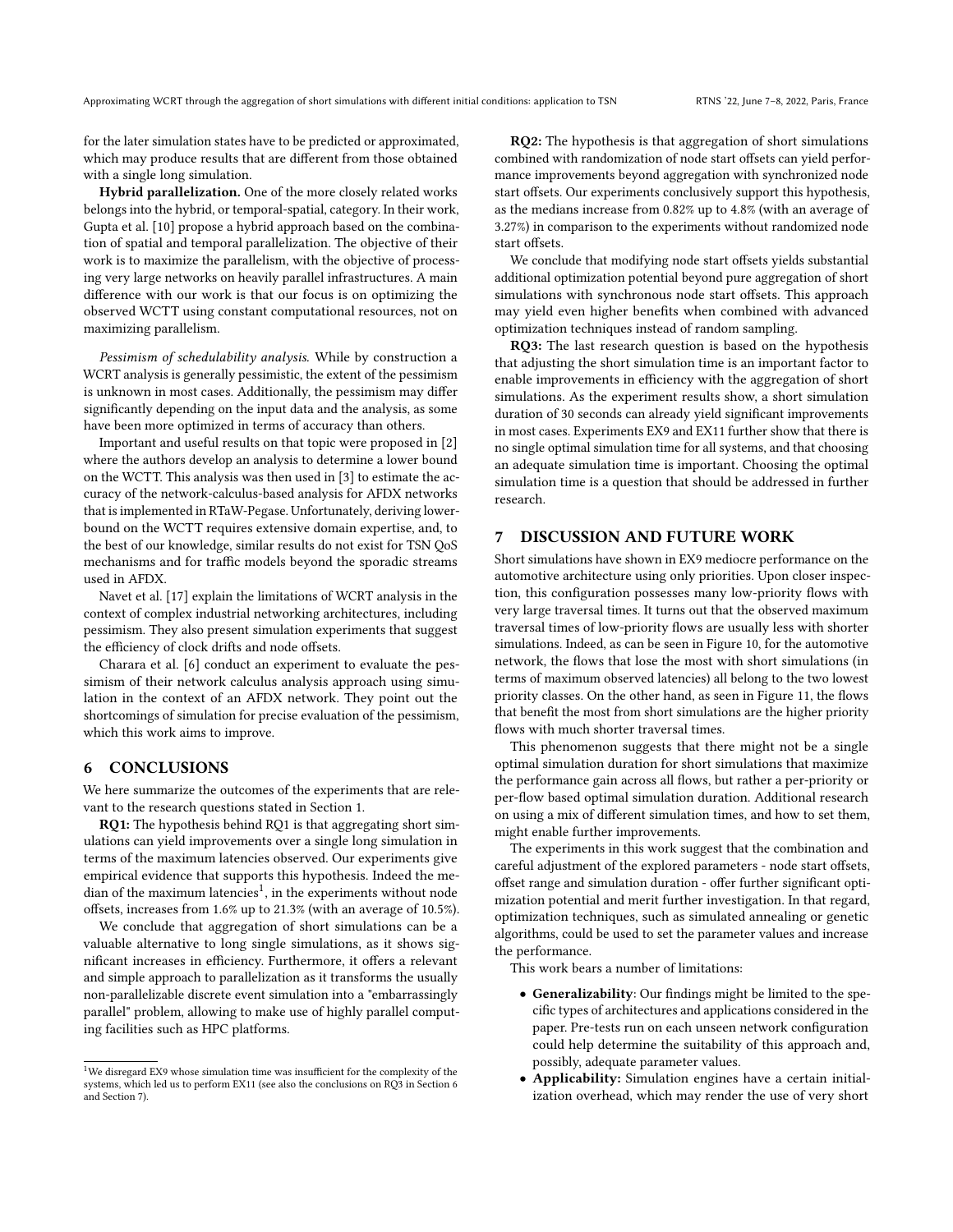<span id="page-9-8"></span>

Figure 10: Relative performance details for bottom 20 flows on automotive topology with only priorities in the nonsynchronized case and 120s simulation time (EX12). It can be observed from the flow names that Video (VD, second-lowest priority), Best Effort (BE, lowest priority) and TFTP (lowest priority) flows performed the worst with aggregated short simulations.

<span id="page-9-9"></span>

Figure 11: Relative performance details for top 20 flows on automotive topology with only priorities in the nonsynchronized case and 120s simulation time (EX12). It can be observed from the flow names that Command and Control (CC, highest priority) and Audio (AD, second-highest priority) flows gained the most performance with aggregated short simulations.

simulations unpractical. It should be noted that this overhead depends on the size of the system under study. As this initialization overhead depends on the specific implementation of the simulator, it was not accounted for in this study as the aim was to compare the effects on equal amounts of simulation time. However, a practitioner needs to set the short simulation duration in such a way that the initialization cost does not outweigh the performance gains.

#### 7.1 Future work

As shown in this work, splitting simulations into many shorter simulations combined with randomized node start offsets can be a viable optimization approach without even tapping into the potential of more advanced optimization techniques.

A potential avenue for future research would thus be the application of advanced optimization techniques to adjust node start offsets in a controlled manner that might further increase the observed traversal times, or optimizing the start offset range and other configuration parameters.

As generalizability is a concern, an important area to explore could be to investigate how specific configuration parameters affect the effectiveness of the approach. These parameters include simulation duration, network topology, flow number, flow offsets, network load, frame size, routing, additional QoS mechanisms, and many more.

Furthermore, as we have discussed, there seem to be complex relationships between several key parameters, such as node start offsets, offset range and short simulation duration, that are not understood at this time. This suggests the application of machine learning, which has proven its ability to capture relations between variables in an efficient and effective manner beyond human understanding. As shown in [\[12\]](#page-10-14), deep learning techniques are able to learn network structures and predict certain properties, such as feasibility, with high accuracy and reduced computation cost. In this context, a potentially interesting avenue to pursue could be training a reinforcement learning algorithm to optimize the simulation parameters in order to achieve higher traversal times. A possible addition could be the use of transfer learning ([\[22\]](#page-10-15),[\[24\]](#page-10-16)) to apply the benefits to other network configurations not seen during training.

If such algorithms prove to be successful to significantly increase the efficiency of WCTT approximations with simulation, it would open the door to a new class of "push-button" verification techniques, relying on simulation and machine learning, and little domain expertise, offering a new tradeoff between simulation and worst-case schedulability analysis.

#### **REFERENCES**

- <span id="page-9-3"></span>[1] RealTime at Work. 2022. RTaW-Pegase Homepage. [https://www.realtimeatwork.](https://www.realtimeatwork.com/) [com/](https://www.realtimeatwork.com/) Retrieved 2022/03/09.
- <span id="page-9-6"></span>[2] Henri Bauer, Jean-Luc Scharbarg, and Christian Fraboul. 2010. Improving the worst-case delay analysis of an AFDX network using an optimized trajectory approach. IEEE Transactions on Industrial informatics 6, 4 (2010), 521-533.
- <span id="page-9-1"></span>[3] Marc Boyer, Nicolas Navet, and Marc Fumey. 2012. Experimental assessment of timing verification techniques for AFDX. In ERTS 2012 - 6th European Congress on Embedded Real Time Software and Systems. Toulouse, France. [https://hal.archives](https://hal.archives-ouvertes.fr/hal-01345472)[ouvertes.fr/hal-01345472](https://hal.archives-ouvertes.fr/hal-01345472)
- <span id="page-9-4"></span>[4] Marc Boyer, Nicolas Navet, Xavier Olive, and Eric Thierry. 2010. The PEGASE project: precise and scalable temporal analysis for aerospace communication systems with network calculus. In International Symposium On Leveraging Applications of Formal Methods, Verification and Validation. Springer, 122–136.
- <span id="page-9-5"></span>[5] Gustavo Carneiro. 2010. NS-3: Network simulator 3. In UTM Lab Meeting April, Vol. 20. 4–5.
- <span id="page-9-7"></span>[6] H. Charara, J.-L. Scharbarg, J. Ermont, and C. Fraboul. 2006. Methods for bounding end-to-end delays on an AFDX network. In 18th Euromicro Conference on Real-Time Systems (ECRTS'06). 10 pp.–202.<https://doi.org/10.1109/ECRTS.2006.15>
- <span id="page-9-0"></span>Dakshina Dasari, Arne Hamann, Holger Broede, Michael Pressler, and Dirk Ziegenbein. 2021. Brief Industry Paper: Dissecting the QNX Adaptive Partitioning Scheduler. 477–480.<https://doi.org/10.1109/RTAS52030.2021.00056>
- <span id="page-9-2"></span>[8] Robert I Davis, Alan Burns, Reinder J Bril, and Johan J Lukkien. 2007. Controller Area Network (CAN) schedulability analysis: Refuted, revisited and revised. Real-Time Systems 35, 3 (2007), 239–272.